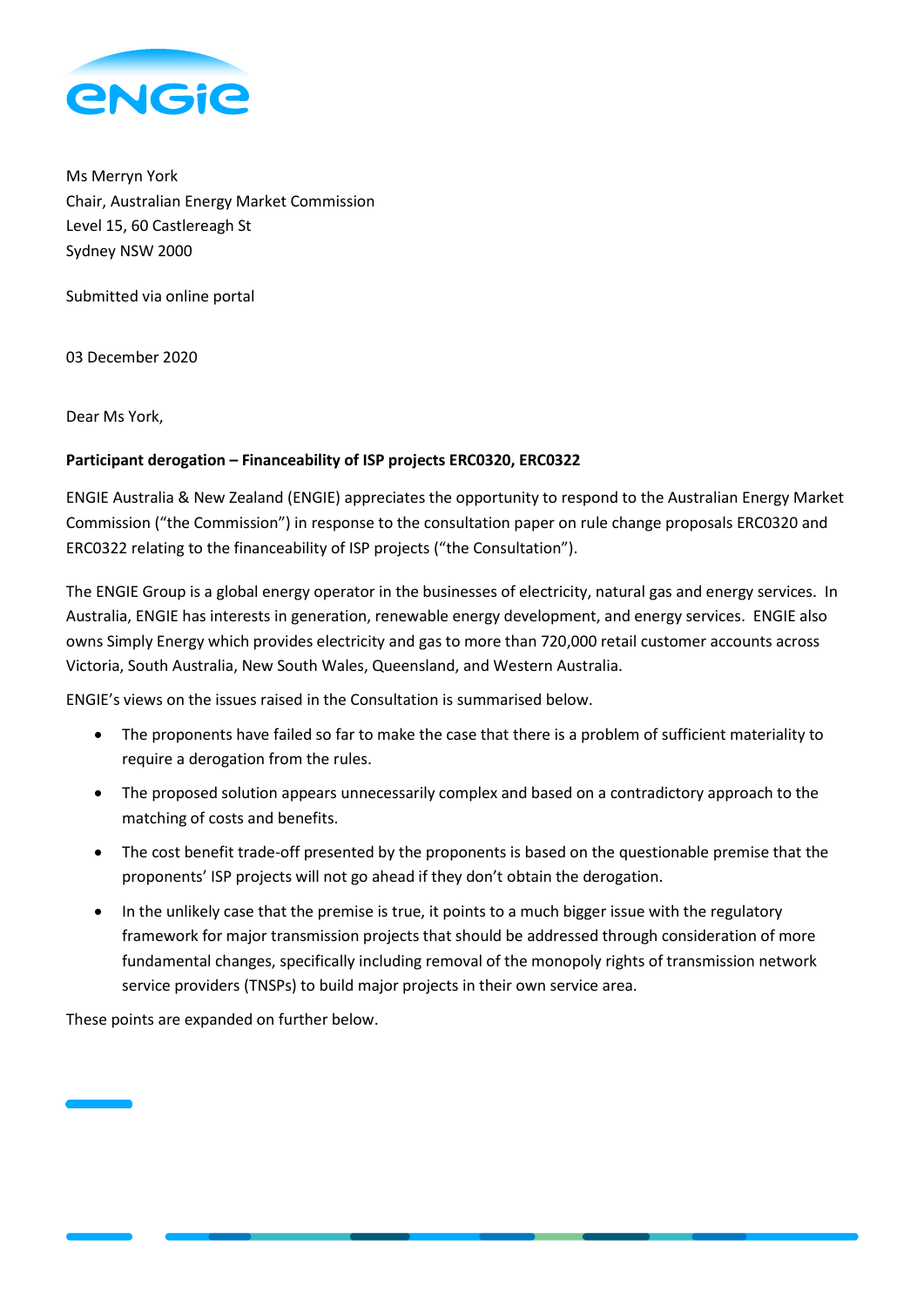

## **Lack of evidence of a problem requiring a derogation**

Based on the information provided by the parties seeking the derogations (TransGrid and ElectraNet, hereafter "the proponents"), it is not clear that there is a financeability issue sufficient to warrant the material changes to the standard regulatory framework sought.

Much of the case rests on presentation of the indicative financeability of a standalone "notional project". But this is meaningless in the context of the financeability of a regulated network, which is the matter under consideration.

Most pertinently, networks receive revenue that includes a return on capital and a return of capital that are both calculated with reference to an indexed regulatory asset base (RAB). In other words, these revenue flows are inflated compared to the historical costs of the original capital expenditure that was added to the RAB. This feature, which is a *quid pro quo* for receiving a real return on capital rather than a nominal return provides a buffer to assist in the financing of new capital expenditure.

ENGIE acknowledges that the size of this buffer relative to the new investments proposed under the ISP may be smaller for the proponents than for a network in a "steady state" of regular capital expenditure. Nonetheless, it is incumbent on the proponents to demonstrate that using their RABs and planned investment that financeability is an issue. That they have chosen not to, preferring the "notional project", undermines the argument.

In any case, as the Consultation recognises, assessing financeability is a nuanced process that entails qualitative and quantitative assessment. The ratings agencies, whose ratings processes form an important input into any assessment of financeability do not solely rely on quantitative metrics. This is another reason that the notional project presentation is flawed.

Another factor that should be taken into account in assessing financeability is whether it is reasonable to expect equity investors to contribute to the financing of major investments. In this respect, ENGIE notes a number of key points in respect of TransGrid.

- The Consultation states that TransGrid's latest publicly available gearing is 79.8 per cent<sup>1</sup>. This is well above the benchmark gearing of 60 per cent used by the AER.
- Equity investors continue to show a good deal of appetite for an investment such as TransGrid. Canadian pension investor OMERS acquired a 19.9 per cent stake in the business in July at a reported value of 1.6x RAB<sup>2</sup>. OMERS would have been aware of the proposed capital expenditure requirements given that these had largely been signalled at least since the release of the initial ISP in 2018. They would not have predicated their investment on changes in the regulatory framework.

<sup>1</sup> Consultation, p9, based on Spark Infrastructure, investor presentation, half-year 2020, August 2020 p15.

<sup>2</sup> Australian Financial Review 14 July 2020, accessed at [https://www.afr.com/street-talk/firb-paves-way-for-omers-transgrid](https://www.afr.com/street-talk/firb-paves-way-for-omers-transgrid-deal-20200714-p55brw)[deal-20200714-p55brw](https://www.afr.com/street-talk/firb-paves-way-for-omers-transgrid-deal-20200714-p55brw)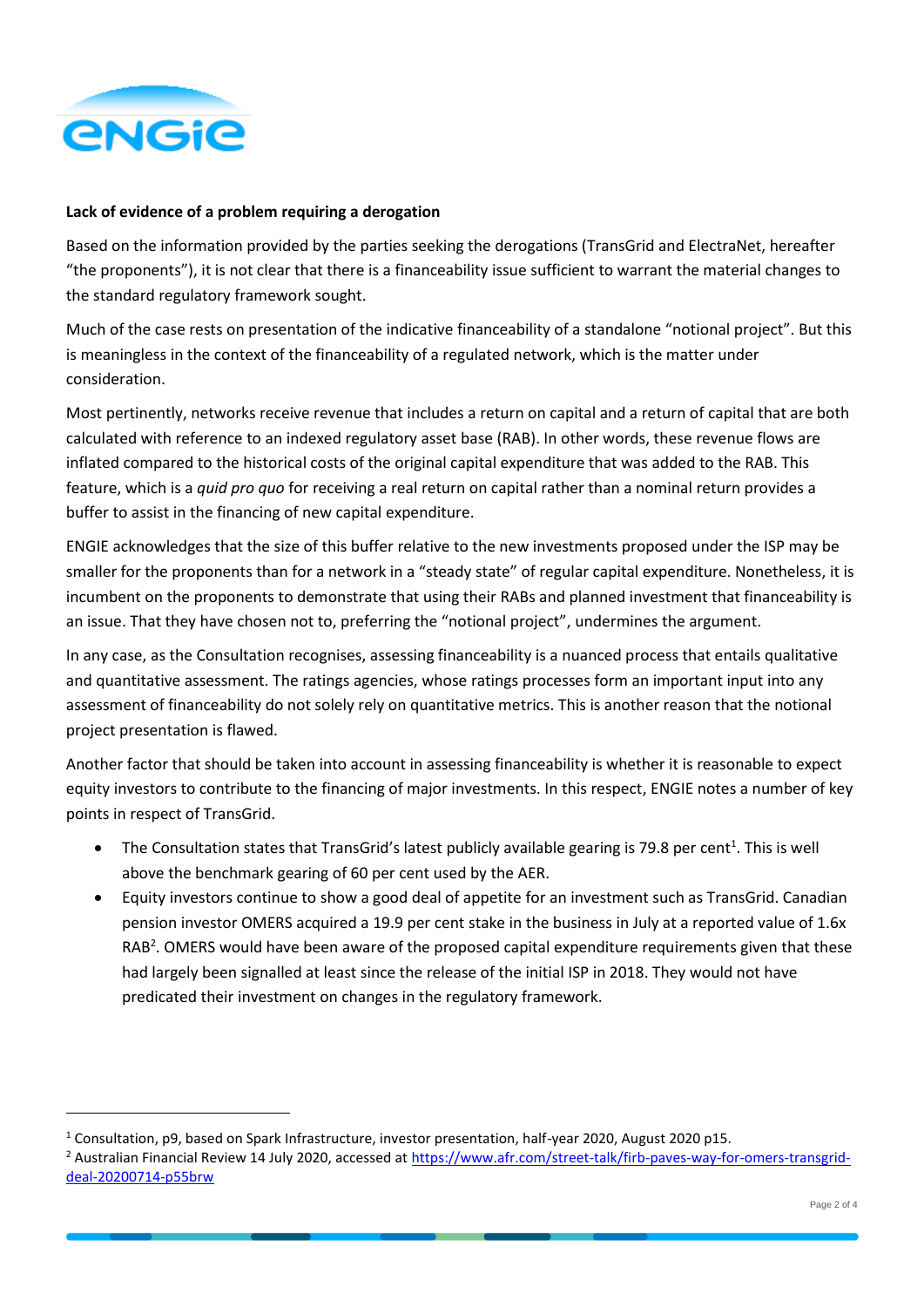

• Existing investor Spark Infrastructure referenced this deal as a positive sign for the value of its own stake, commenting that the apparent uplift "can be attributed to the large growth opportunity coming from the proposed integrated system plan build-out and further transmission connection opportunities."<sup>3</sup>

In other words, this large investment pipeline appears to be a positive factor for equity investors. The current aggressive gearing ratio means an equity injection would move the gearing closer to the AER's benchmark.

It's likely that similar considerations hold for ElectraNet.

## **The proposed solution does not appear appropriate**

If there is a financeability issue, then there are in principle a range of tools that can be used, albeit some may require a derogation or a rule change. The simplest, which would not disturb the basic framework that includes RAB indexation, would be to make an NPV neutral adjustment to the profile of cash flows, either within a price control period or between multiple periods. Alternatively, some of the investment could be recovered as it spent rather than being added to the RAB (i.e. treated as if it is operating expenditure). This would also be NPV neutral. Both of these options would avoid the complexity associated with maintaining two RABs, each with their own indexation rules and each requiring a different calculation of the rate of return on capital.

These suggestions would of course increase customer bills in the short term and are only NPV neutral for customers that happen to have the same discount rate as the regulated networks. With customer debts reportedly on the rise<sup>4</sup>, it is likely that customers would rather defer costs where possible rather than advance them.

ENGIE is not convinced by ElectraNet's logic that the proposed solution is preferable because it better matches benefits to costs. The benefits, specifically the market benefits, of a project such as EnergyConnect, are highly dependent on modelling assumptions, especially with regard to fuel costs. Whilst they currently form part of the RIT-T evaluation process they are not appropriate for use as a profile for cash revenues.

In any case, it is contradictory to simultaneously advance the matching of costs and benefits over time as an important principle while also to seek a return of capital on assets that are still under construction. Clearly, they cannot be providing benefits before they are commissioned, and yet the proponents would have their customers begin paying for them.

# **The cost benefit analysis presented is flawed**

In assessing the merits of the proponents' requests and whether the derogations would further the long-term interests of customers, as required by the National Electricity Objective (NEO), the Commission will naturally consider the costs and benefits of the derogations. In this respect, the implicit cost-benefit analysis presented by the proponents is flawed. On the one hand there is an implied cost to consumers of zero, since the proposed cashflow adjustments are NPV-neutral (noting the point made above that NPV-neutrality is in the eye of the

<sup>&</sup>lt;sup>3</sup> See [https://realassets.ipe.com/news/omers-buys-stake-in-australias-energy-transmission-company](https://realassets.ipe.com/news/omers-buys-stake-in-australias-energy-transmission-company-transgrid/10046938.article)[transgrid/10046938.article](https://realassets.ipe.com/news/omers-buys-stake-in-australias-energy-transmission-company-transgrid/10046938.article)

<sup>4</sup> AER, Annual retail markets report 2019–20, November 2020